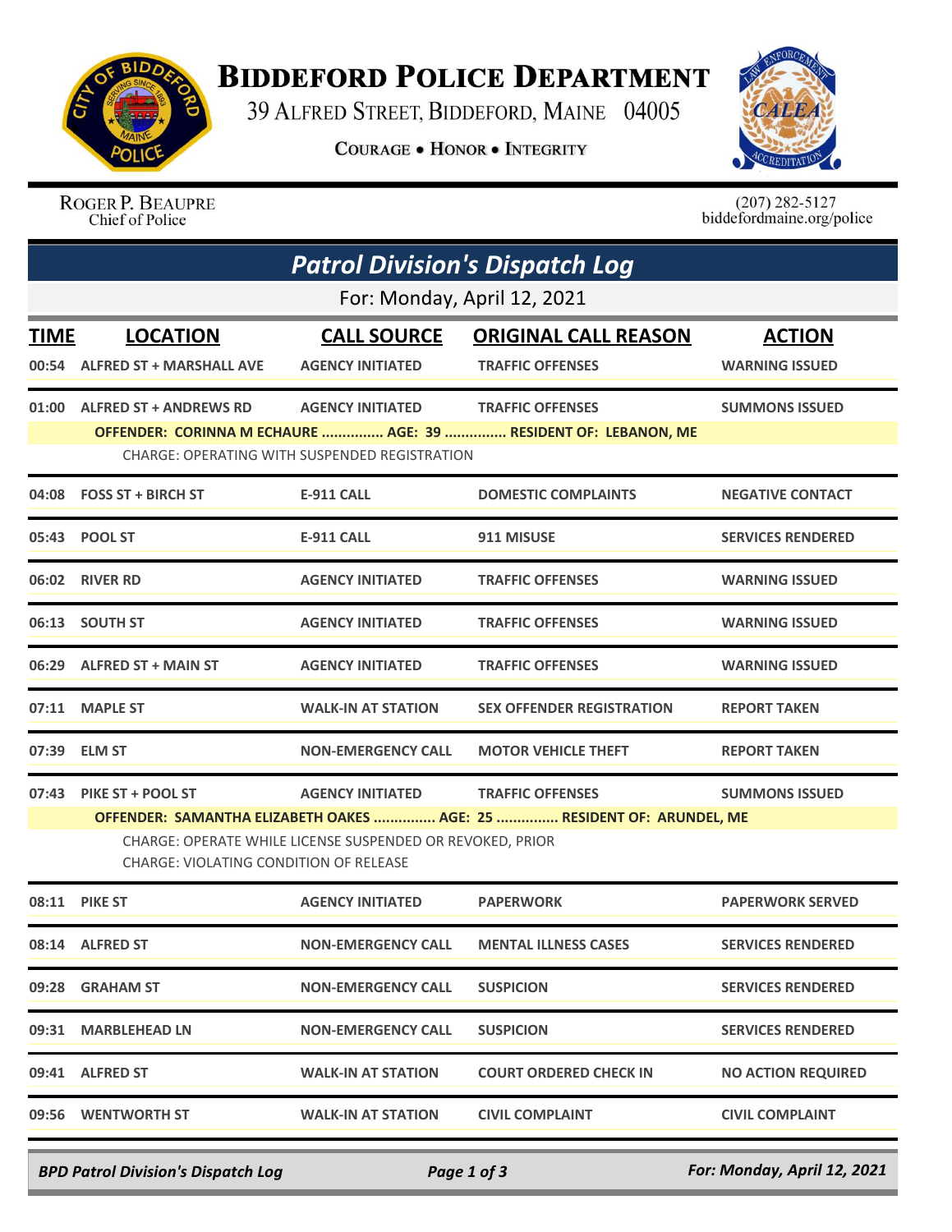| <b>TIME</b>                                                                                                                | <b>LOCATION</b>                                                                  | <b>CALL SOURCE</b>        | <b>ORIGINAL CALL REASON</b>                                       | <b>ACTION</b>                |  |  |  |
|----------------------------------------------------------------------------------------------------------------------------|----------------------------------------------------------------------------------|---------------------------|-------------------------------------------------------------------|------------------------------|--|--|--|
|                                                                                                                            | 10:07 HILLS BEACH RD                                                             | <b>NON-EMERGENCY CALL</b> | <b>CODES ENFORCEMENT</b>                                          | <b>SERVICES RENDERED</b>     |  |  |  |
|                                                                                                                            | 11:15 FIRST ST                                                                   | <b>E-911 CALL</b>         | 911 MISUSE                                                        | <b>DISPATCH HANDLED</b>      |  |  |  |
|                                                                                                                            | 11:42 ALFRED ST                                                                  | <b>AGENCY INITIATED</b>   | <b>PAPERWORK</b>                                                  | <b>SUMMONS ISSUED</b>        |  |  |  |
|                                                                                                                            | CHARGE: NEGOTIATE A WORTHLESS INSTRUMENT                                         |                           | OFFENDER: ASHLEY R FOSS  AGE: 34  RESIDENT OF: WINDHAM, ME        |                              |  |  |  |
| 12:15                                                                                                                      | <b>WASHINGTON ST</b>                                                             | <b>NON-EMERGENCY CALL</b> | <b>DISTURBANCE / NOISE</b>                                        | <b>SERVICES RENDERED</b>     |  |  |  |
|                                                                                                                            | 12:43 SACO FALLS WAY                                                             | <b>OTHER</b>              | <b>PAPERWORK</b>                                                  | <b>SERVICES RENDERED</b>     |  |  |  |
|                                                                                                                            | 12:48 KING ST + FOSS ST                                                          | <b>NON-EMERGENCY CALL</b> | <b>CODES ENFORCEMENT</b>                                          | <b>REFERRED OTHER AGENCY</b> |  |  |  |
|                                                                                                                            | <b>13:05 YORK ST</b>                                                             | <b>NON-EMERGENCY CALL</b> | <b>WARRANT ARREST</b>                                             | <b>ARREST(S) MADE</b>        |  |  |  |
|                                                                                                                            |                                                                                  |                           | OFFENDER: NINA PATRICIA MARDAS  AGE: 21  RESIDENT OF: CORNISH, ME |                              |  |  |  |
|                                                                                                                            | <b>CHARGE: PROBATION HOLD</b><br><b>CHARGE: WARRANT ARREST</b>                   |                           |                                                                   |                              |  |  |  |
|                                                                                                                            | 13:13 HILL ST                                                                    | <b>E-911 CALL</b>         | 911 MISUSE                                                        | <b>DISPATCH HANDLED</b>      |  |  |  |
|                                                                                                                            | 13:14 ELM ST                                                                     | <b>E-911 CALL</b>         | <b>MISSING PERSON</b>                                             | <b>REPORT TAKEN</b>          |  |  |  |
|                                                                                                                            | 13:27 CUTTS ST                                                                   | <b>NON-EMERGENCY CALL</b> | ATTEMPTED/THREATENED SUICIDE    ARREST(S) MADE                    |                              |  |  |  |
|                                                                                                                            |                                                                                  |                           | OFFENDER: DIANE MOSS  AGE: 63  RESIDENT OF: BIDDEFORD, ME         |                              |  |  |  |
|                                                                                                                            | CHARGE: DOMESTIC VIOLENCE ASSAULT, PRIORS DV<br><b>CHARGE: CRIMINAL MISCHIEF</b> |                           |                                                                   |                              |  |  |  |
|                                                                                                                            | 13:31 WASHINGTON ST                                                              | <b>NON-EMERGENCY CALL</b> | <b>DISTURBANCE / NOISE</b>                                        | <b>SERVICES RENDERED</b>     |  |  |  |
|                                                                                                                            | 13:45 HILLS BEACH RD                                                             | <b>AGENCY INITIATED</b>   | <b>PAPERWORK</b>                                                  | <b>PAPERWORK NOT SERVED</b>  |  |  |  |
|                                                                                                                            | 14:37 ROCKY WAY                                                                  | <b>E-911 CALL</b>         | 911 MISUSE                                                        | <b>DISPATCH HANDLED</b>      |  |  |  |
|                                                                                                                            | 15:27 ROCKY WAY                                                                  | <b>E-911 CALL</b>         | 911 MISUSE                                                        | <b>DISPATCH HANDLED</b>      |  |  |  |
|                                                                                                                            | 15:55 ADAMS ST                                                                   | <b>NON-EMERGENCY CALL</b> | <b>CIVIL COMPLAINT</b>                                            | <b>CIVIL COMPLAINT</b>       |  |  |  |
| 16:25                                                                                                                      | <b>ELM ST</b>                                                                    | <b>AGENCY INITIATED</b>   | <b>TRAFFIC OFFENSES</b>                                           | <b>SUMMONS ISSUED</b>        |  |  |  |
|                                                                                                                            |                                                                                  |                           | OFFENDER: F. DUNCAN MURPHY,  AGE: 48  RESIDENT OF: YORK, ME       |                              |  |  |  |
|                                                                                                                            | <b>CHARGE: FAILURE TO REGISTER VEHICLE</b>                                       |                           |                                                                   |                              |  |  |  |
| 16:53                                                                                                                      | <b>SACO FALLS WAY</b>                                                            | <b>NON-EMERGENCY CALL</b> | <b>CODES ENFORCEMENT</b>                                          | <b>SERVICES RENDERED</b>     |  |  |  |
|                                                                                                                            | 17:00 SOUTH ST + FOX HOLLOW DR                                                   | <b>AGENCY INITIATED</b>   | <b>TRAFFIC OFFENSES</b>                                           | <b>SUMMONS ISSUED</b>        |  |  |  |
| OFFENDER: AARON R LESSARD  AGE: 29  RESIDENT OF: BIDDEFORD, ME<br>CHARGE: MOTOR VEHICLE SPEEDING: 30+ MPH OVER SPEED LIMIT |                                                                                  |                           |                                                                   |                              |  |  |  |
|                                                                                                                            |                                                                                  |                           |                                                                   |                              |  |  |  |
| 17:19                                                                                                                      | <b>MEDICAL CENTER DR</b>                                                         | <b>E-911 CALL</b>         | 911 MISUSE                                                        | <b>REFERRED OTHER AGENCY</b> |  |  |  |
|                                                                                                                            |                                                                                  |                           |                                                                   |                              |  |  |  |
|                                                                                                                            | <b>BPD Patrol Division's Dispatch Log</b>                                        |                           | Page 2 of 3                                                       | For: Monday, April 12, 2021  |  |  |  |